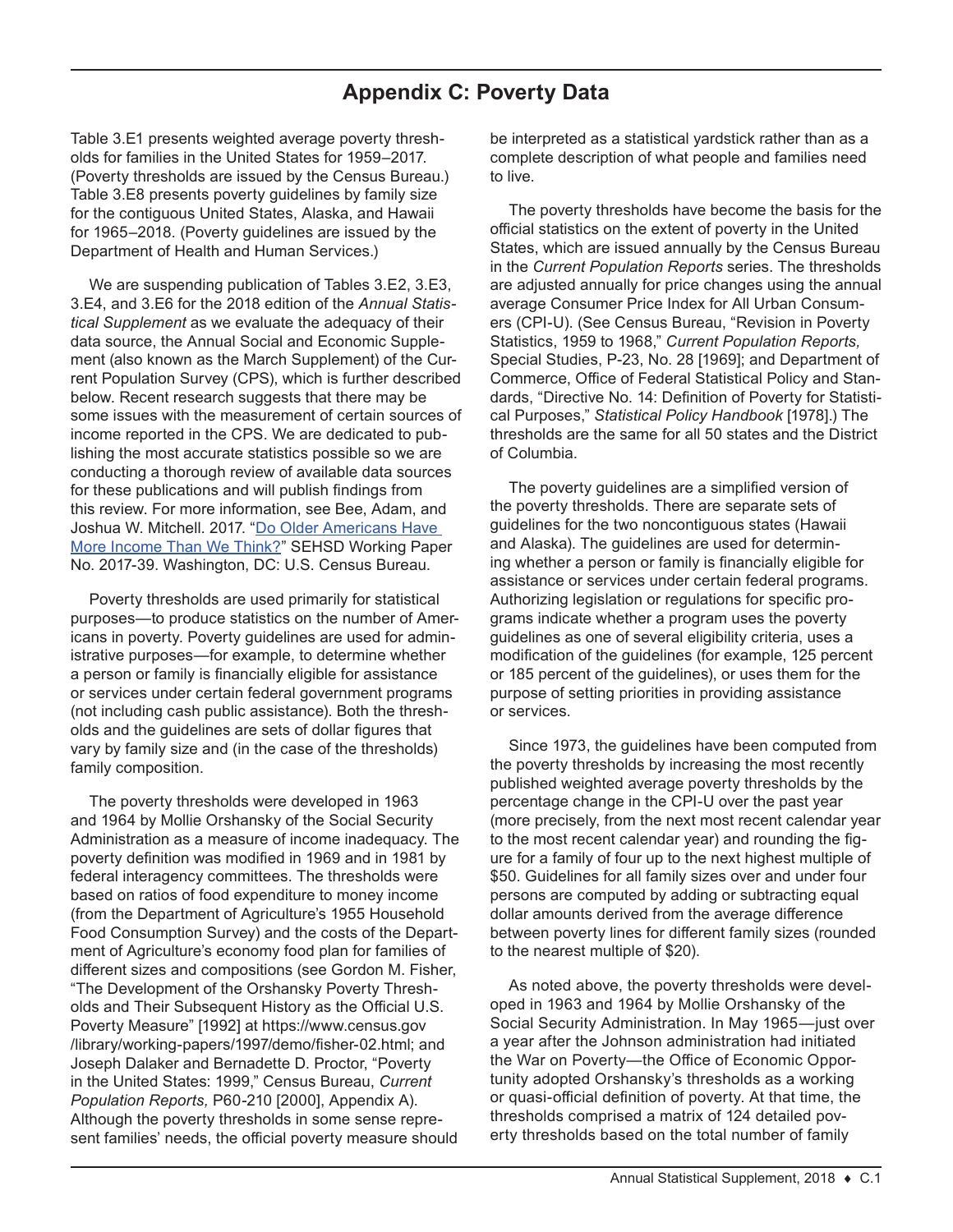members, the number of family members who were related children under age 18, the sex of the family householder, the age of the individual or family householder (for one- and two-person units only), and whether the family lived on a farm.

Orshansky calculated the poverty thresholds using data (from the 1955 Household Food Consumption Survey) that defined income as after-tax money income. However, when the thresholds were used to calculate poverty population figures, they were applied to family income microdata (from the Census Bureau's Current Population Survey) that defined income as before-tax money income, because no other good source of family income microdata was available in the 1960s that used after-tax income as a definition of income.

In 1969, a federal interagency committee made two changes in the poverty definition: the thresholds would be annually updated by the CPI-U instead of by the per capita cost of the economy food plan, and farm poverty thresholds would be set at 85 percent rather than 70 percent of corresponding nonfarm thresholds. (Poverty threshold and poverty population figures for prior years were retabulated retrospectively on this basis.) In August 1969, the Bureau of the Budget designated the poverty thresholds with these revisions as the federal government's official statistical definition of poverty.

In 1981, several other changes recommended by a subsequent interagency committee were made in the poverty definition: (1) elimination of separate thresholds for farm families, (2) elimination (through appropriate averaging) of separate thresholds for femalehouseholder and "all other" families, and (3) extension of the poverty matrix to make the largest family size category "nine persons or more" rather than "seven or more persons." (See Census Bureau, "Characteristics of the Population Below the Poverty Level: 1980," *Current Population Reports,* P-60, No. 133 [1982], pp. 2–5, 9, and 186.) As a result of these changes, the current matrix of poverty thresholds used by the Census Bureau to determine the poverty status of families and unrelated individuals consists of a set of 48 detailed thresholds arranged in a two-dimensional matrix by family size (number of family members, ranging from one person, that is, an unrelated individual, to nine or more persons) cross-classified by the presence and number of family members who are related children under age 18 (from no children to eight or more children present). Unrelated individuals and two-person families are further differentiated by the age of the individual or family householder (under age 65 and aged 65 or older).

The current official definition of poverty is more than 40 years old. In 1990, Congress requested a study of the official U.S. poverty measure by the National Research Council (NRC) to provide a basis for a

possible revision of the poverty measure. In 1992, the NRC's Committee on National Statistics appointed a Panel on Poverty and Family Assistance to conduct this study. In 1995, the panel published its report of the study, *Measuring Poverty: A New Approach,* Constance F. Citro and Robert T. Michael, eds. (Washington, DC: National Academy Press, 1995). In the report, the panel proposed a new approach for developing an official poverty measure for the United States—although it did not propose a specific set of dollar figures. The panel's proposed approach focused on three major areas: new poverty thresholds, a new and consistent definition of family resources (income), and data sources.

In July 1999, the Census Bureau, in collaboration with the Bureau of Labor Statistics, released a report, "Experimental Poverty Measures: 1990 to 1997," *Current Population Reports,* P60-205 (1999), that examined the effects of different resource definitions and thresholds on poverty and estimated several experimental poverty rates based on the NRC panel's recommendations. The Census Bureau's poverty measurement website tracks more recent developments at [https://www.census](https://www.census.gov/topics/income-poverty/poverty/guidance/poverty-measures.html) [.gov/topics/income-poverty/poverty/guidance/poverty](https://www.census.gov/topics/income-poverty/poverty/guidance/poverty-measures.html) [-measures.html](https://www.census.gov/topics/income-poverty/poverty/guidance/poverty-measures.html).

In 2010, an interagency technical working group with representatives from the Bureau of Labor Statistics, the Census Bureau, the Economics and Statistics Administration, the Council of Economic Advisers, the Department of Health and Human Services, and the Office of Management and Budget examined ways to develop a Supplemental Poverty Measure (SPM). They drew on the recommendations of a 1995 National Academy of Science report and the extensive research on poverty measurement conducted over the preceding 15 years. The SPM will not replace the official poverty measure and will not be used to determine eligibility for government programs.

The SPM uses thresholds derived from Consumer Expenditure Survey data for food, shelter, clothing, and utilities. These thresholds vary by housing tenure (renter, homeowner with mortgage, homeowner without mortgage) and are adjusted for geographic differences in the cost of housing. The SPM defines resources as cash income plus any federal in-kind benefits that families can use to meet their food, clothing, shelter, and utility needs minus necessary expenses. The SPM defines necessary expenses as taxes, child support, work-related expenses (including child-care), and medical out-of-pocket expenses. The official poverty measure counts only persons related by birth, marriage, or adoption as members of the resource sharing unit, but the SPM also includes any unrelated children who are cared for by the family (such as foster children), and any cohabitors and their children. The new measure is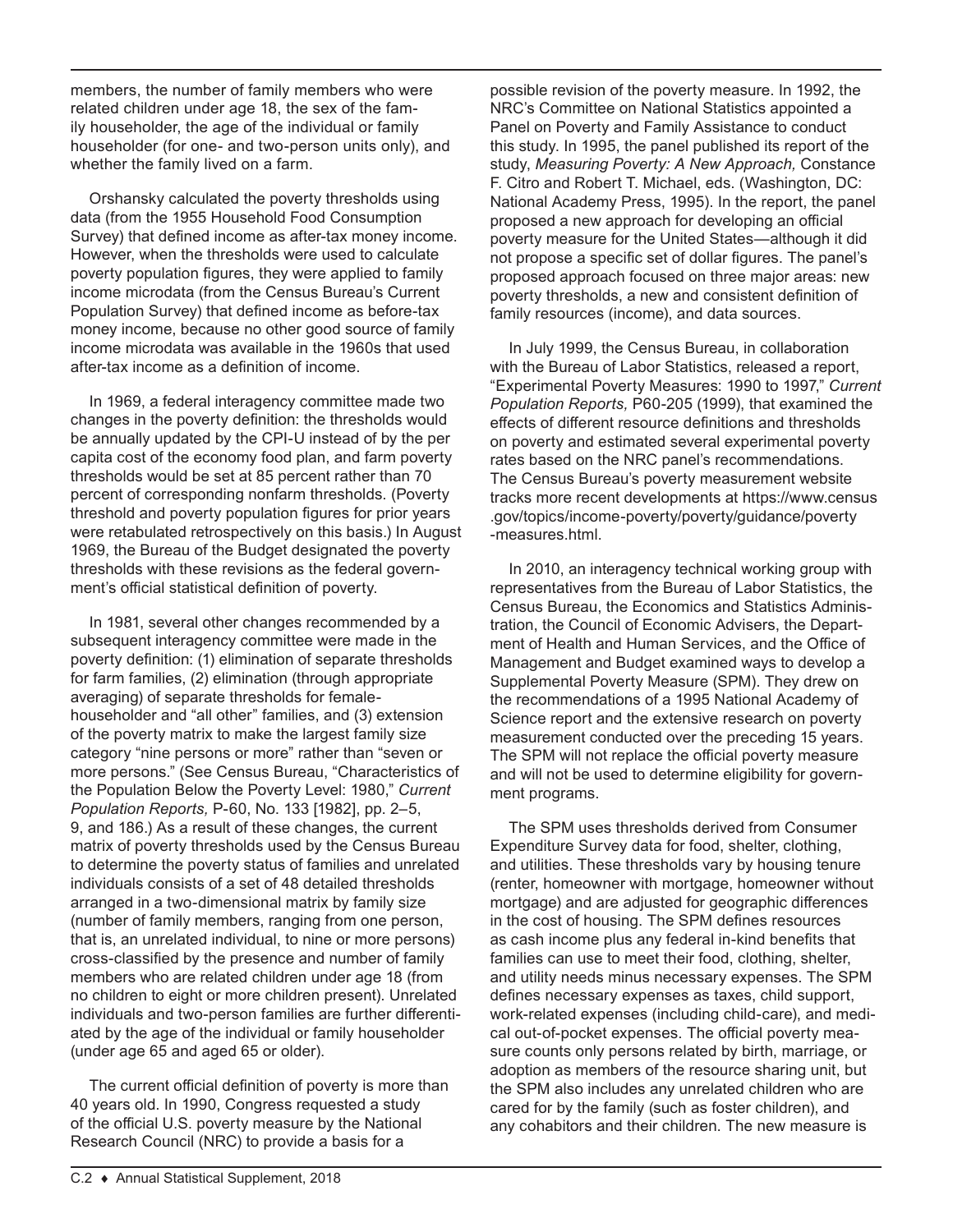intended to serve as an additional indicator of economic well-being in order to provide a deeper understanding of economic conditions and policy effects. For additional details, see [https://www.census.gov/topics/income](https://www.census.gov/topics/income-poverty/supplemental-poverty-measure.html) [-poverty/supplemental-poverty-measure.html](https://www.census.gov/topics/income-poverty/supplemental-poverty-measure.html).

The Census Bureau's statistical experts, with assistance from the Bureau of Labor Statistics and in consultation with other agencies and outside experts, are responsible for the measure's technical design. The Census Bureau has published poverty estimates using the SPM since 2010 (the report containing the most recent estimates, for 2017, is available at [https://www.census.gov/content/dam](https://www.census.gov/content/dam/Census/library/publications/2018/demo/p60-265.pdf) [/Census/library/publications/2018/demo/p60-265.pdf\)](https://www.census.gov/content/dam/Census/library/publications/2018/demo/p60-265.pdf).

Data on the poverty population and on family and personal income are collected in the Current Population Survey Annual Social and Economic Supplement (CPS ASEC), formerly known as the March Supplement. Following the standard Census Bureau definition, *family* is defined as two or more persons related by birth, marriage, or adoption and residing together. *Income* refers to money income before federal, state, or local personal income taxes and excludes capital gains and lump-sum payments; however, public income transfers are included. Money income does not reflect that many families receive noncash benefits, such as employee use of business transportation and facilities, employerpaid health insurance and other employer-supported fringe benefits, Medicare, Medicaid, Supplemental

Nutrition Assistance Program benefits (formerly known as food stamps), and housing assistance. Many farm families receive benefits in the form of rent-free housing or goods produced and consumed by the family.

Every year between February and April, the sample of U.S. households interviewed in the monthly CPS is asked to provide information on household members' incomes during the preceding calendar year. Survey experience indicates that respondents tend to underreport their income in household surveys. Underreporting is most pronounced for dividends, interest, public assistance, and workers' compensation; less pronounced for veterans' payments and private pensions; and modest for Social Security and other federal retirement programs. The proportion of nonresponses to CPS income questions is greater among middle income and higher income families than among lower income families.

Because the CPS sample size, content, and procedures have changed several times, some differences in the data over time may in part reflect these methodological changes, not just changes in the population. Important changes to the CPS methodology took place for data years 1976, 1979, 1980, 1987, 1988, 1992, 1994, 1995, 2000, and 2013. The table below presents a summary of the methodological changes and provides references for more information concerning these changes. The report numbers, "P60-#," refer to the *Current Population Reports,* Consumer Income series.

| Year             | Methodological change                                                                                                                                                                                                                                                 | Reference                                                                  |
|------------------|-----------------------------------------------------------------------------------------------------------------------------------------------------------------------------------------------------------------------------------------------------------------------|----------------------------------------------------------------------------|
| 1959             | First year for which poverty data are available. The poverty measure was developed in<br>1963 and 1964.                                                                                                                                                               | P60-210, Appendixes                                                        |
| 1969             | Modification of poverty measure. Bureau of the Budget prescribed the new measure as<br>the official poverty measure for statistical use in federal agencies.                                                                                                          | P60-68, pp. 11-12                                                          |
| 1979             | "Householder" concept first implemented, replacing "head" concept-the husband is<br>no longer automatically the family reference person. Secondary families (people who<br>are related to each other but not the householder) are tallied separately from "families." | P60-130, pp. 6-10                                                          |
|                  | Change in universe—income questions no longer asked of 14-year-olds. Poverty<br>universe changed—people under age 15 not living with any family members are<br>excluded. (Previously, unrelated individuals under age 14 were excluded.)                              |                                                                            |
| 1980             | Modification of poverty measure (final approval in 1981). Estimates weighted using<br>1980 Census results.                                                                                                                                                            | P60-133, pp. 2-7                                                           |
| 1987             | New CPS processing system.                                                                                                                                                                                                                                            | P60-166, pp. 1, 14-17; Welniak,<br>1990 ASA proceedings                    |
| 1992             | Estimates first weighted using 1990 Census results.                                                                                                                                                                                                                   | P60-188, p. vii                                                            |
| 1994             | Computer-assisted interviewing replaced pencil-and-paper interviewing.                                                                                                                                                                                                | P60-189, p. vii                                                            |
| $1994 -$<br>1995 | New CPS sample design.                                                                                                                                                                                                                                                | P60-189, p. vii and Table D-3;<br>P60-194, pp. v and xiii and<br>Table D-3 |
|                  |                                                                                                                                                                                                                                                                       | Continued                                                                  |